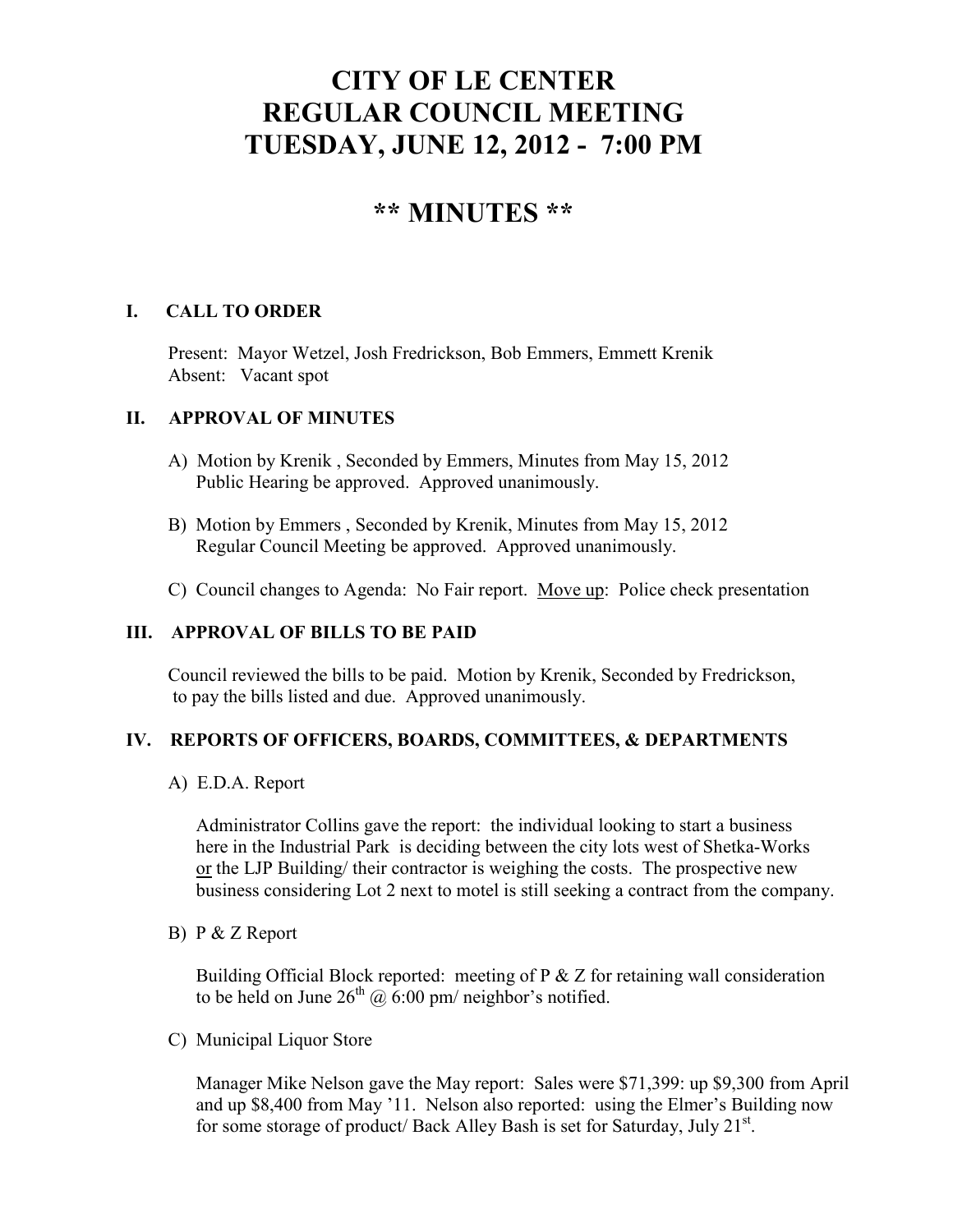D) Police Department

Police Chief Pfarr reported on the police activities for month of May: 128 calls/ 2,632 miles patrolled. Pfarr also reported: calls are way up for June. Mark Novak of CenterPoint Energy presented Mayor Wetzel with a grant check for \$2,500 to go towards the purchase of ARMER 800 mhz radios for the police dept.

E) Water, Sewer, Streets, Parks

Public Works Supt. Curt Roemhildt gave the monthly reports:

- Parks- are all open/ vandalism already at several of them.
- $\triangle$  Pool- is opened on time and everything is going well.
- Sewer- 2004 Street Project sewers will be cleaned this summer/ should go fast.
- Trees- are now all planted along Minnesota Street project.
- Water- MPCA is asking city to produce well-sealing records from the 1970's concerning the old creamery that was located on corner of Minnesota & Kilkenny.
- F) Bolton & Menk Engineering (Joel Hawbaker, Engineer)
	- 1) 2010 Minnesota Street & Waterville Ave. Project- Engineer Hawbaker reported he sent correspondence to Max Johnson Trucking for more information on the status of the backwards wye and temporary services still attached. When we receive info back; city can decide the best course of action to take/ And: get the punchlist items going.
	- 2) 500 Block of North Park Avenue- received three bids back on project to repair the North Park Avenue street. Low bidder WW Blacktop (\$18,329.85) still has some unsatisfactory issues to clear up from the 2010 Minnesota Street project. Therefore; Motion by Fredrickson, Seconded by Wetzel, to award the bid to  $2<sup>nd</sup>$  low bidder M & W Blacktop for \$20,645.00. Approved by 3-1 vote; Krenik voting No.
- G) Pool

 Director Dorothy Dinwiddie reported: took in \$24,029 in fees for seven days open/ can we paint the crosswalks on Hwy 99? kids are not using them/ city staff power-washed the outside of the pool, job well done/ Kelly Pfarr is the new manager/ problem with "families" bringing in 6-8-10 kids under one family season pass. What can we do? Council suggested no more than six kids per family/ two swim meets are scheduled to be held at the pool in June & July with the girl scouts from several cities participating/ County inspection of the pool will be done next Thursday/ should consider painting the pool floor with epoxy paint in the fall, instead of next spring for a better job/ baby pool problem: little kids are roaming into the big pool because parents aren't watching them and the gate won't shut properly between the two pools/ are we liable for accidents in the baby pool even with a "No Lifeguard on Duty" sign? Pool wages: at least five WSI instructors are stuck at \$8.50 per hour for four years now and could really use a raise. Pool Committee will consider baby pool issues and lifeguard wages issue at a meeting.